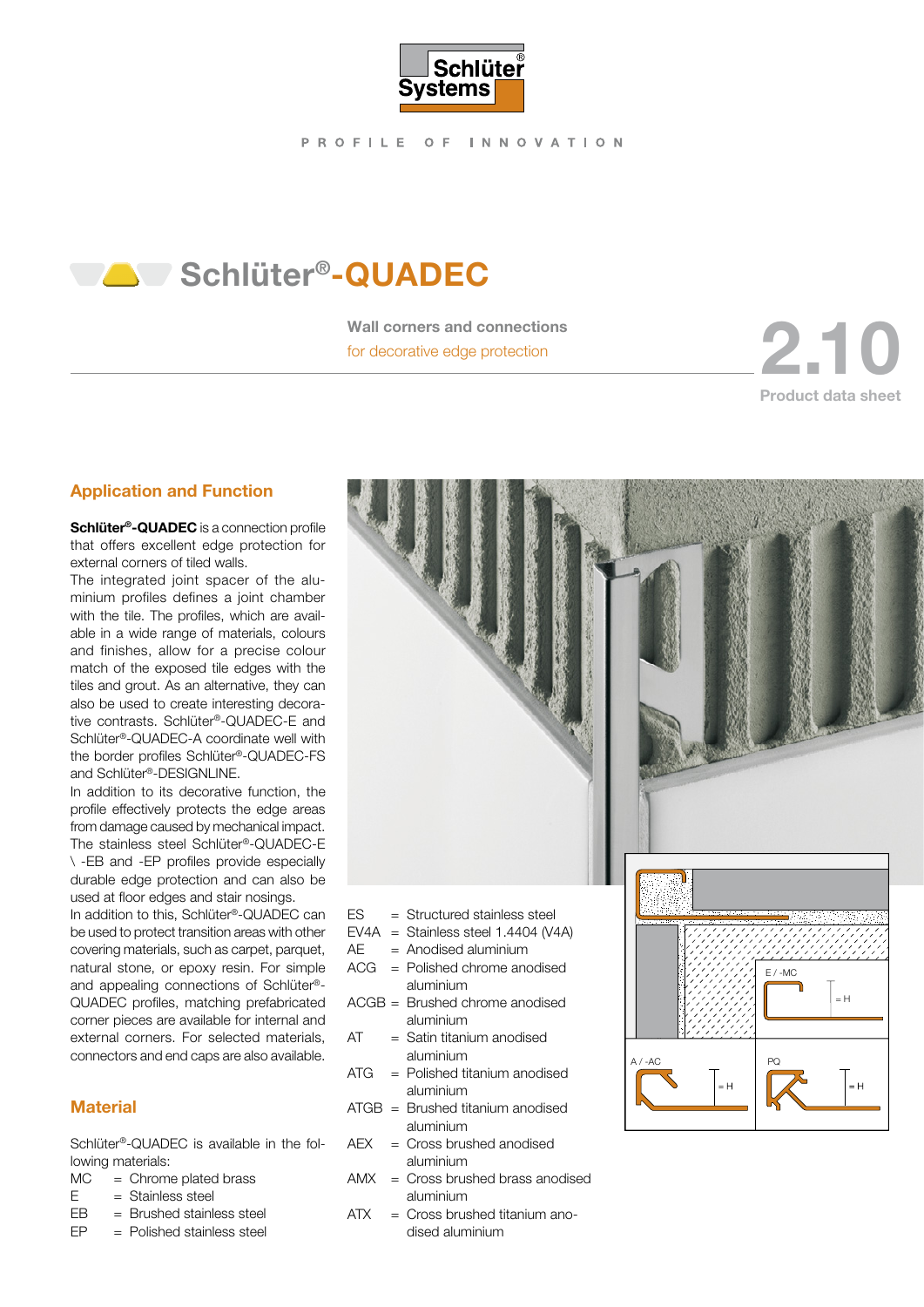

- AQGX = Cross brushed quartz grey anodised aluminium
- $AC =$  Colour coated aluminium
- TS = Tuscan textured aluminium
- $PQ =$  Coloured PVC

## Material Properties and Areas of Application:

Schlüter®-QUADEC is available in a wide range of different materials and finishes. In certain applications, the suitability of the profile must be verified based on the anticipated chemical and mechanical stresses. The information provided below is intended as a general guideline. Schlüter®-QUADEC-MC (brass with chrome finish) is suitable for wall corners and the edges of tile coverings, e.g. to match chrome plated fittings in bathrooms. Visible surfaces should be protected against abrasion. Mortar and grouting material should be removed immediately.

Schlüter®-QUADEC-E is made of roll formed stainless steel V2A (material no. 1.4301) or V4A (material no. 1.4404). Schlüter®-QUADEC-E is highly durable and especially suited for application areas that must be resistant to chemicals and acids, such as food industry facilities, breweries, dairies, industrial kitchens and hospitals, as well as residential areas. The use of V4A is recommended if consistent exposure is expected, for example in the case of swimming pools (fresh water). Stainless steel is not resistant to all chemical stresses, and may be affected by hydrochloric and hydrofluoric acid or certain chlorine and brine concentrations. Special anticipated stresses should therefore be verified in advance. Depending on the anticipated chemical stresses, customers can choose between the alloy materials 1.4301 or 1.4404.

Schlüter®-QUADEC-AE / -ACG / -ACGB / -AEX / -AMX / -ATX / -AQGX / -AT / -ATG / -ATGB (anodised aluminium): The aluminium features an anodised surface layer that retains a uniform appearance during normal use. Visible surfaces should be protected against abrasion. Aluminium is sensitive to alkaline. Cementitious materials, in conjunction with moisture, become alkaline. Depending on the concentration and duration of exposure, this may result in corrosion (aluminium hydroxide formation). For this reason, remove mortar or grouting material immediately from all visible areas and do not remove the protective plastic cover from the profile until completely clean. In addition, ensure that the profile is solidly embedded in the setting material to prevent water from accumulating in small cavities.

Schlüter®-QUADEC-AC (colour coated aluminium): The aluminium is pretreated (chrome plated) and powder coated with a polyurethane covering. The coating is colour stable, as well as UV and weather resistant. Visible edges should be protected against abrasion.

Schlüter®-QUADEC-TS (tuscan textured aluminium):

The aluminum is coated with metal dust, colour coated, and sealed. The coating is colour stable. Visible edges should be protected against abrasion. The surfaces of Schlüter®-QUADEC-TS profiles have a natural appearance. Variations in colour and texture are intentional.

Schlüter®-QUADEC-PQ (coloured PVC) are made of solidly coloured rigid PVC and are resistant to bending or scratching. The material is UV resistant, but not permanently colourfast in outdoor areas. The profile is not suitable for the corners and edges of coverings that are exposed to heavy mechanical stresses, e.g. at stair nosings or flooring edges.

Note: Due to different manufacturing technologies, slight colour discrepancies between the profiles and the corners cannot be completely ruled out.

# Installation

- 1.Select Schlüter®-QUADEC in accordance with the tile thickness.
- 2.Apply tile adhesive with a notched trowel in the finishing area of the tile covering. If Schlüter®-QUADEC is to be installed at an external wall corner, complete tiling the first wall and then apply tile adhesive to the second wall.
- 3.Fully embed the perforated anchoring leg of Schlüter®-QUADEC in the adhesive and align the profile.
- 4.Trowel tile adhesive over the perforated anchoring leg and also fill the open profile chamber with adhesive.
- 5.Firmly install the adjoining tiles and align them flush with the upper edge of the profile. Ensure that the tiles are fully embedded in the profile area.
- 6.The tile is set to the lateral joint spacer, which creates an evenly spaced joint of 1.5 mm. In the case of stainless steel profiles, a joint of approx. 1.5 mm is recommended. Completely fill the space between the tile and the profile with grout.
- 7.When working with sensitive surface materials, use only materials and tools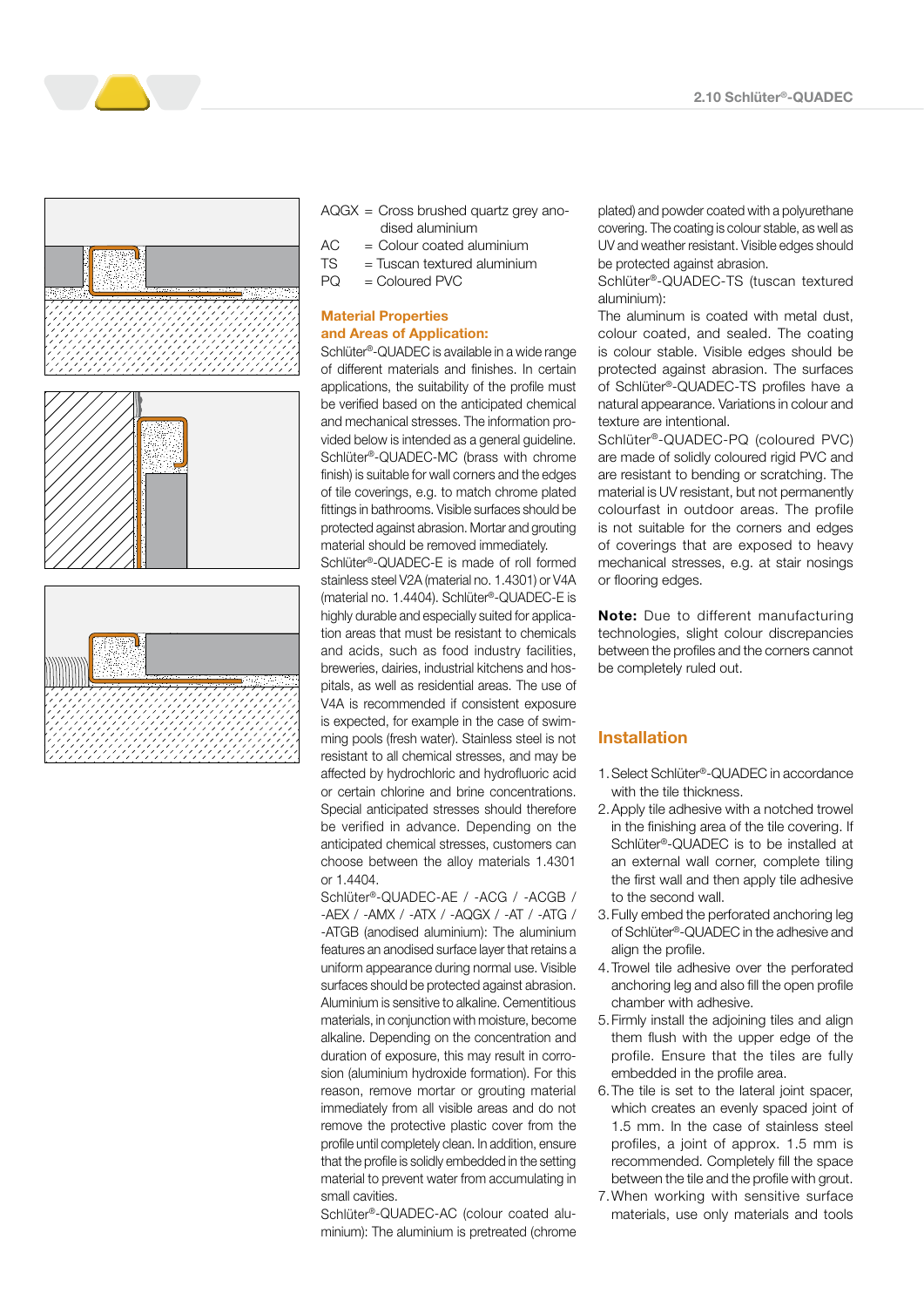that will not scratch or cause other damage. Immediately remove all mortar and tile adhesive residue.

8.Matching prefabricated pieces are available for internal and external corners.

# **Maintenance**

Schlüter®-QUADEC requires no special maintenance or care. Avoid the use of abrasive cleaning agents on sensitive surfaces. Damaged anodised surfaces can be restored with paint. The surfaces of stainless steel profiles can be polished with commercial chrome polishing products.

Stainless steel surfaces exposed to the environment or aggressive substances should be cleaned periodically using a mild household cleaner. Regular cleaning maintains the neat appearance of stainless steel and reduces the risk of corrosion.

All cleaning agents must be free of hydrochloric and hydrofluoric acid.

Avoid contact of the profile with other metals, e.g. regular steel, to prevent corrosion. This also applies to tools such as trowels to apply adhesive or grout, and steel wool, e.g. for the removal of mortar residue. We recommend the use of the stainless steel cleaning polish Schlüter®-CLEAN-CP.



Schlüter®-QUADEC-ES 1 Schlüter®-QUADEC-ES 2





Schlüter®-RONDEC-E/V for use with Schlüter®-QUADEC-E (Connector for stainless steel profiles)



Schlüter®-QUADEC-EB/EK (Brushed stainless steel end cap)



Schlüter®-QUADEC external / internal corner

#### Text template for tenders:

\_\_\_\_\_\_\_linear metres of Schlüter®-QUADEC as a finishing or corner profile with trapezoid perforated anchoring leg and right angled visible area, to be supplied and professionally installed while observing the manufacturer's instructions. Matching prefabricated internal and external corners are

 $\blacksquare$  to be included in the unit price.

to be invoiced separately.

| Material:             |                                                    |
|-----------------------|----------------------------------------------------|
| $\Box$ - MC           | = Chrome plated brass                              |
| $\blacksquare$ - F    | $=$ Stainless steel                                |
| $\Box$ - EB           | $=$ Brushed stainless steel                        |
| $\blacksquare$ - EP   | = Polished stainless steel                         |
| $\blacksquare$ - ES   | $=$ Structured stainless steel                     |
| $\blacksquare$ - AE   | $=$ Anodised aluminium                             |
| $-ACG$                | = Polished chrome anodised aluminium               |
| $\blacksquare$ - ACGB | = Brushed chrome anodised aluminium                |
| $\blacksquare$ - AT   | $=$ Satin titanium anodised aluminium              |
| $\blacksquare$ - ATG  | = Polished titanium anodised aluminium             |
| $\blacksquare$ - ATGB | = Brushed titanium anodised aluminium              |
| $\blacksquare$ - AFX  | $=$ Cross brushed anodised aluminium               |
| $\blacksquare$ - AMX  | $=$ Cross brushed brass anodised aluminium         |
| $\blacksquare$ - ATX  | $=$ Cross brushed titanium anodised aluminium      |
| $- A Q G X$           | = Cross brushed quartz grey anodised aluminium     |
| $\blacksquare$ - AC   | = Colour coated aluminium                          |
| $\blacksquare$ -TS    | = Tuscan textured aluminium                        |
| $\Box$ - PQ           | $=$ Coloured PVC                                   |
|                       |                                                    |
|                       | Colour: <u>___________________________________</u> |
|                       |                                                    |
|                       |                                                    |
|                       |                                                    |
|                       |                                                    |
|                       |                                                    |